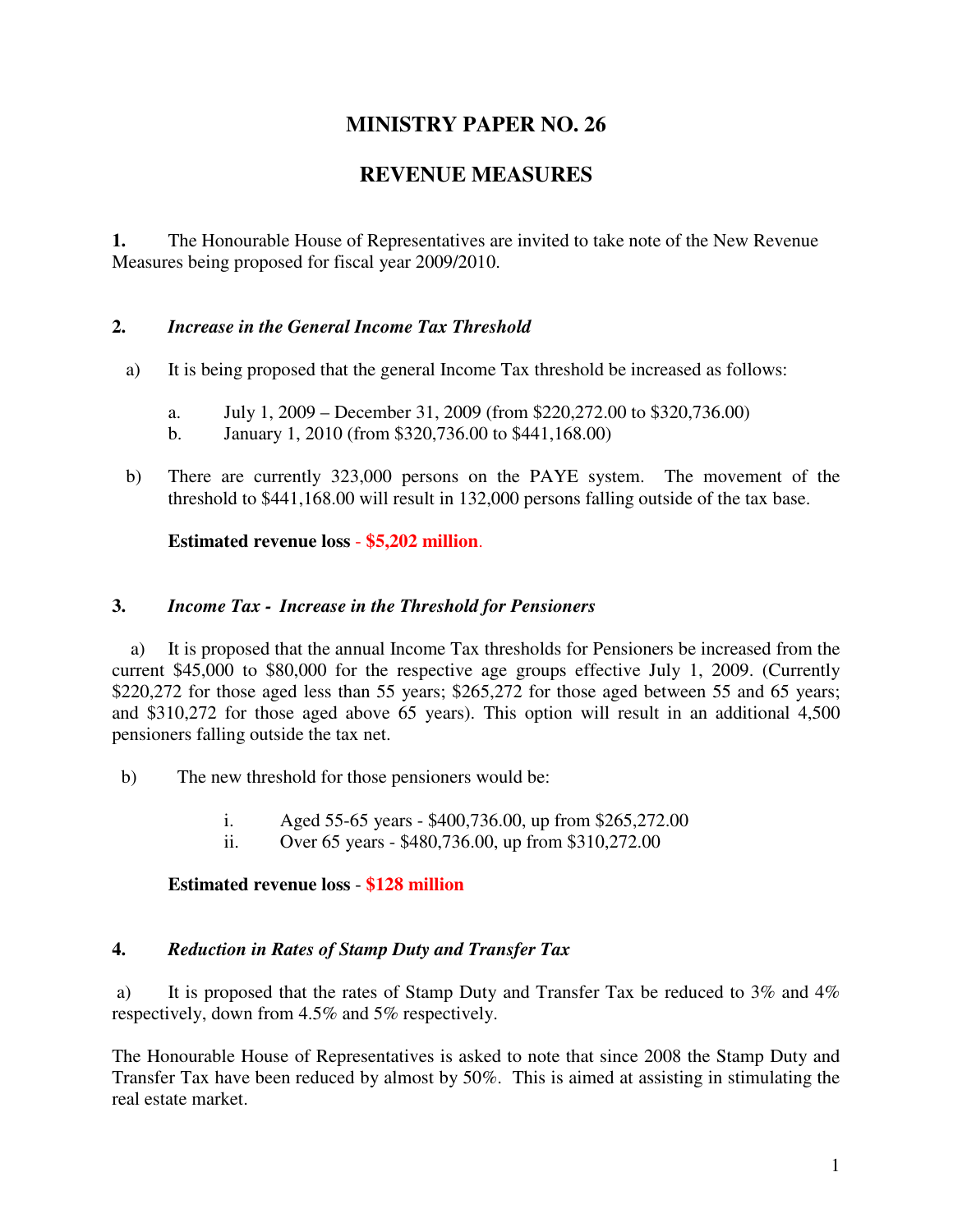#### **Revenue loss estimated** at **\$644 million**. **Effective January 1, 2010.**

## **5.** *Removal of Personal Income Tax Preferences* – **i.e.,** *Accommodation Benefit, Gratuities and all other tax free allowances*

a) It is being proposed that all allowances be brought into the Income Tax net at the full rate of 25%. Currently, the accommodation benefit is taxed at 15% with the landlord being required to account for the additional 10%. This has posed significant administrative issues, as Tax Administration has challenges in verifying the amounts.

As it relates to the tax free gratuity for the hotel sector, it is to be noted that currently these workers enjoy a maximum threshold of \$470,272.00. The proposal is that these persons continue to enjoy the maximum rate until the general threshold is similar, after which the general threshold will apply to all persons.

**Revenue yield estimated at \$1,200 million**. Effective date July 1, 2009.

#### **6.** *Imposition of GCT on Telephone Instruments*

a) It is being proposed that the 20% rate of GCT which now applies to telephone calls be also levied on the importation and sale of telephone instruments.

**Revenue yield estimated at \$736 million**. Effective date April 27, 2009.

## **7.** *Reform of General Consumption Tax*

a) It is being proposed that the General Consumption Tax (GCT) Act be the main area of reform in this phase. In an effort to broaden the tax base and reduce the administrative issues being experienced, the number of items listed as exempt will be reduced as per attached list. The rate of GCT will remain at 16.5%.

**Estimated revenue yield** - **\$7,500 million** for both border and local activities. **Effective date April 27, 2009**.

#### **8.** *Increase in the Special Consumption Tax on Petrol*

a) There has been no increase in the taxes on petrol since 1999. In addition the ad valorem component of the tax on fuel remains frozen also since 1999. Given the current cost of maintaining the road network, it is being proposed that an additional \$8.75 per litre be imposed on the Special Consumption Tax component of tax on petrol. In addition, the Customs User Fees (CUF) on imported finished petroleum products, excluding that